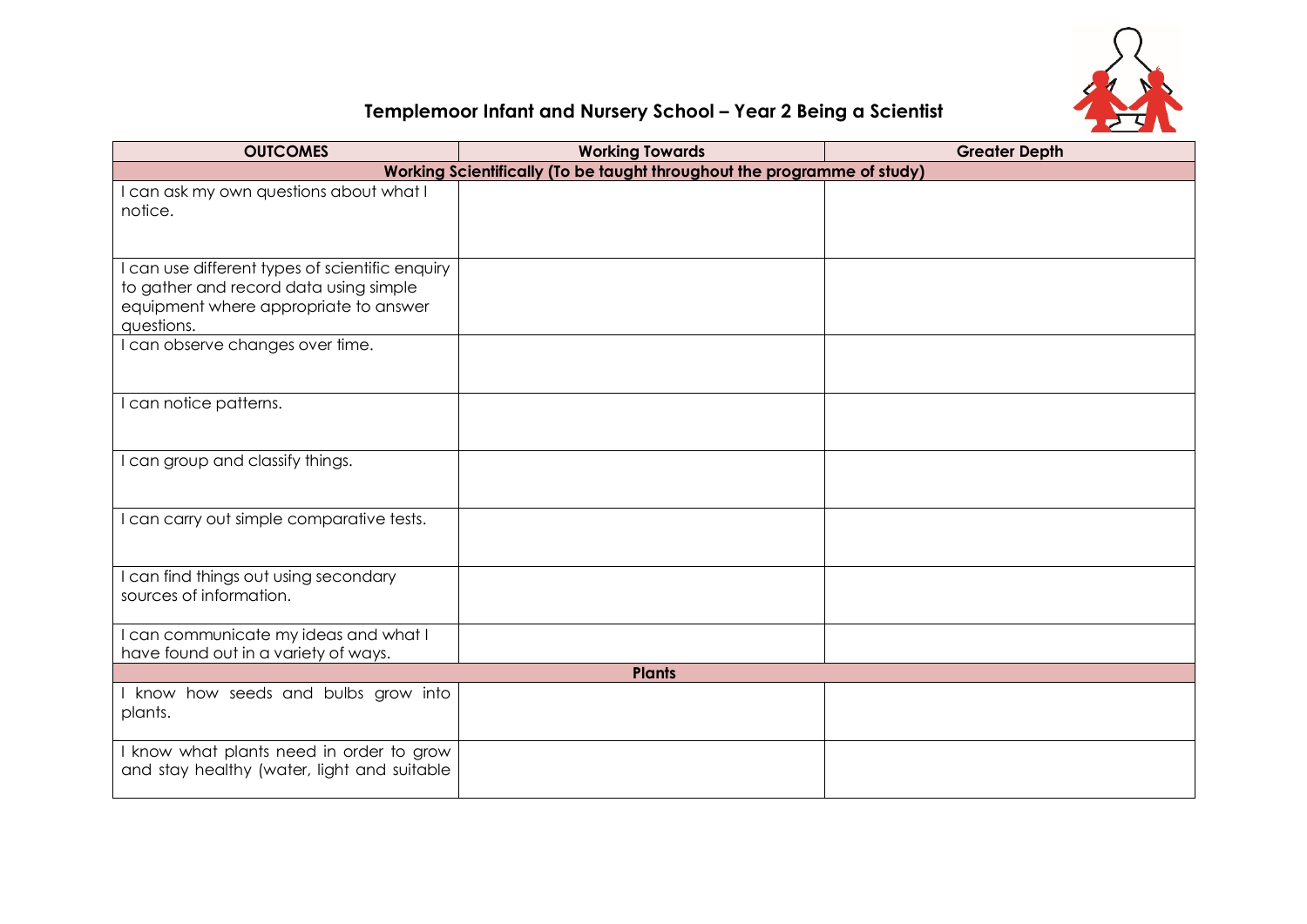| temperature) and the impact of changing                                                                       |  |  |  |  |
|---------------------------------------------------------------------------------------------------------------|--|--|--|--|
| these.                                                                                                        |  |  |  |  |
| <b>Animals, including humans</b>                                                                              |  |  |  |  |
| I know the basic stages of a life cycle for<br>animals, including humans.                                     |  |  |  |  |
| I know what animals and humans need to                                                                        |  |  |  |  |
| survive.                                                                                                      |  |  |  |  |
| I know why exercise, a balanced diet and                                                                      |  |  |  |  |
| good hygiene are important for humans.                                                                        |  |  |  |  |
| Living things and habitats                                                                                    |  |  |  |  |
| I can identify things that are living, dead and<br>never lived.                                               |  |  |  |  |
| I know how a specific habitat provides for<br>the basic needs of living things there (plants<br>and animals). |  |  |  |  |
| I can identify and name plants and animals<br>in a range of habitats, including micro-<br>habitats.           |  |  |  |  |
| I can match living things to their habitats<br>and can explain why they are suited.                           |  |  |  |  |
| I know how animals find their food from<br>plants and other animals.                                          |  |  |  |  |
| I can name some different sources of food<br>for animals.                                                     |  |  |  |  |
| I know and can explain a simple food chain.                                                                   |  |  |  |  |